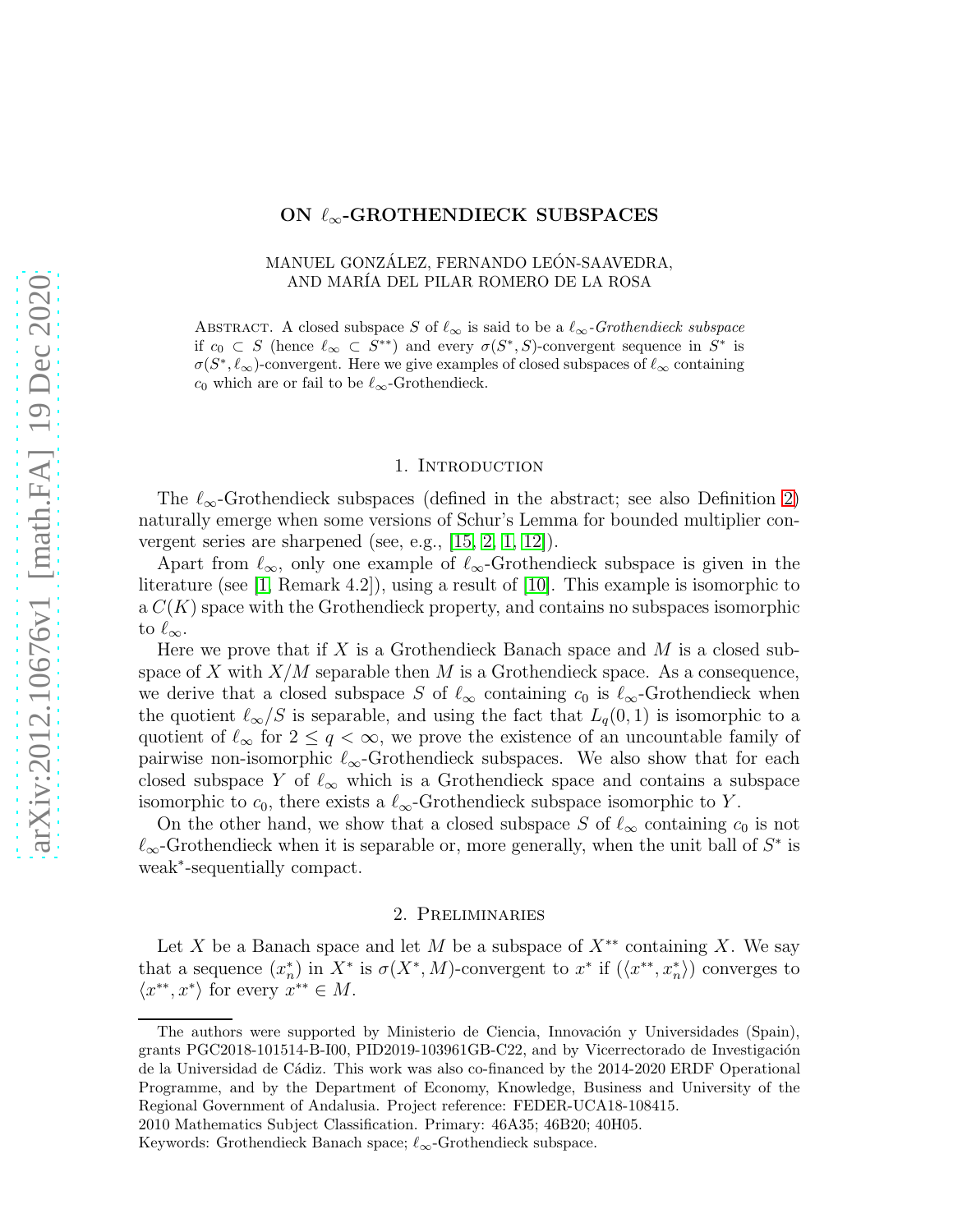## 2 M. GONZÁLEZ, F. LEÓN-SAAVEDRA, AND M.P. ROMERO DE LA ROSA

A Banach space X *has weak*<sup>∗</sup> *sequentially compact dual ball* (has W<sup>∗</sup>SC dual ball, for short) if every sequence in the unit ball of  $X^*$  has a  $\sigma(X^*, X)$ -convergent subsequence. We refer to [\[6,](#page-4-5) Chapter XIII] for information about this property. The next result gives some examples of spaces of this kind.

<span id="page-1-2"></span>Proposition 2.1. *A Banach space* X *has W*<sup>∗</sup>*SC dual ball in the following cases:*

- (1) X *is separable;*
- $\chi^2$   $\chi^*$  *contains no copies of*  $\ell_1$ ;
- (3) X *is isomorphic to the dual of a separable space containing no copies of*  $\ell_1$ *.*

*Proof.* (1) is well-known [\[6\]](#page-4-5); (2) follows from Rosenthal's characterization of Banach spaces containing no copies of  $\ell_1$  and the fact that each weakly Cauchy sequence in  $\overline{X}^*$  is weak<sup>\*</sup>-convergent; and (3) is a consequence of [\[6,](#page-4-5) Theorem XIII.10].  $\Box$ 

A Banach space X is *Grothendieck* if every  $\sigma(X^*, X)$ -convergent sequence in  $X^*$ is  $\sigma(X^*, X^{**})$ -convergent.

Obviously reflexive Banach spaces are Grothendieck. Moreover, it is not difficult to show that Grothendieck spaces with W<sup>∗</sup>SC dual ball are reflexive, it was proved in [\[9\]](#page-4-6) that  $\ell_{\infty}$  is a non-reflexive Grothendieck space (see [\[6,](#page-4-5) Theorem VII.15]), and the class of Grothendieck spaces satisfies the three-space property: If  $M$  is a closed subspace of a Banach space X and both M and  $X/M$  are Grothendieck, then so is X (see [\[8,](#page-4-7) Corollary 2.6]).

The following result collects some classical characterizations of Grothendieck spaces taken from [\[5,](#page-4-8) Chapter 5, Corollary 5].

<span id="page-1-0"></span>Proposition 2.2. *For a Banach space* X*, the following assertions are equivalent:*

- (1) X *is Grothendieck;*
- (2) *every operator*  $T: X \rightarrow c_0$  *is weakly compact;*
- (3) *for each separable Banach space* Y, *every operator*  $T : X \rightarrow Y$  *is weakly compact.*

It easily follows from Proposition [2.2](#page-1-0) that quotients of a Grothendieck space are also Grothendieck.

### 3. Main results

The following notion extends the classical one of Grothendieck space.

<span id="page-1-1"></span>Definition 1. *Let* X *be a Banach space and let* M *be a vector subspace of* X∗∗ *containing* X. We say that X is a M-Grothendieck space if every  $\sigma(X^*, X)$ -convergent  $sequence in X^* is \sigma(X^*, M)$ -convergent.

Obviously, the Grothendieck spaces are the  $X^{**}$ -Grothendieck spaces. Moreover, since  $\sigma(X^*, X)$ -convergent sequences are bounded, the M-Grothendieck spaces coincide with the M-Grothendieck spaces, where  $M$  is the closure of  $M$ . So we could always assume in Definition [1](#page-1-1) that M is a closed subspace.

We are interested in a concrete case of Definition [1.](#page-1-1) Let  $S$  be a closed subspace of  $\ell_{\infty}$  containing  $c_0$ , and let  $j : c_0 \to S$  be the inclusion map. Then we can identify  $\ell_{\infty}$  with a subspace  $j^{**}(c_0^{**})$  of  $S^{**}$  containing S.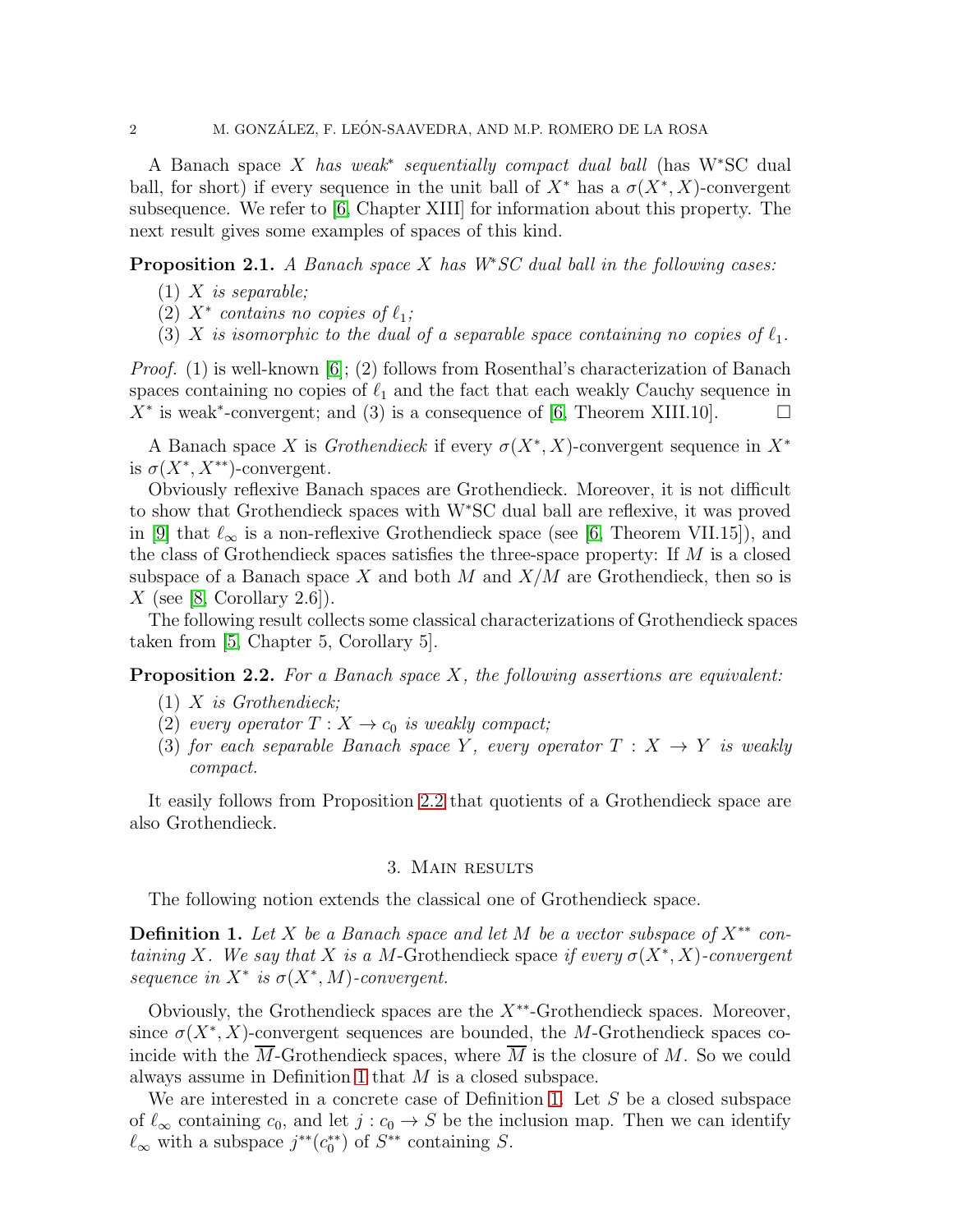<span id="page-2-0"></span>**Definition 2.** Let S be a closed subspace of  $\ell_{\infty}$ . We say that S is a  $\ell_{\infty}$ -Grothendieck subspace if it contains  $c_0$  and each  $\sigma(S^*, \dot{S})$ -convergent sequence in  $S^*$  is  $\sigma(S^*, \ell_\infty)$ *convergent.*

Clearly, if S is a closed subspace of  $\ell_{\infty}$  that contains  $c_0$  and S is a Grothendieck space, then S is a  $\ell_{\infty}$ -Grothendieck subspace.

The following result may be interesting on its own.

Proposition 3.1. *Let* X *be a Grothendieck Banach space. If* M *is a closed subspace of* X *and* X/M *is separable, then* M *is a Grothendieck space.*

*Proof.* Let  $S : M \to c_0$  be an operator. Since the space  $c_0$  is separably injective [\[3,](#page-4-9) Theorem 2.3] and the quotient  $X/M$  is separable, the operator S admits an extension  $T: X \to c_0$  [\[3,](#page-4-9) Proposition 2.5], which is weakly compact by Proposition [2.2.](#page-1-0) Then S is weakly compact, and applying again Proposition [2.2](#page-1-0) we conclude that M is Grothendieck.  $\Box$ 

As a consequence of the previous result, we obtain that "big" subspaces are  $\ell_{\infty}$ -Grothendieck subspaces.

**Corollary 3.2.** Let S be a closed subspace of  $\ell_{\infty}$  containing  $c_0$  such that  $\ell_{\infty}/S$  is *separable.* Then S is a  $\ell_{\infty}$ -Grothendieck subspace.

Let us see that there exists an uncountable family of pairwise non-isomorphic  $\ell_{\infty}$ -Grothendieck subspaces.

<span id="page-2-1"></span>Theorem 3.3. Let  $2 < p < \infty$ .

- (1) *There exists a closed subspace*  $N_p$  *of*  $\ell_{\infty}$  *containing*  $c_0$  *such that the quotient*  $\ell_{\infty}/N_p$  *is isomorphic to*  $L_p(0,1)$ *. Hence*  $N_p$  *is a*  $\ell_{\infty}$ *-Grothendieck subspace.*
- (2) If  $2 \le r < \infty$ ,  $p \ne r$ , then the subspaces  $N_p$  and  $N_r$  are not isomorphic.

*Proof.* (1) Recall that  $\ell_{\infty}$  is isomorphic to  $L_{\infty}(0,1)$ , which is the dual of  $L_1(0,1)$ . Let q such that  $1/p + 1/q = 1$ , hence  $1 < q \leq 2$ .

By [\[14,](#page-4-10) Corollary 2.f.5], there exists a closed subspace  $M_q$  of  $L_1(0,1)$  which is isometrically isomorphic to  $L_q(0, 1)$ . Therefore, by duality,

$$
M_q^* \equiv L_{\infty}(0,1)/M_q^{\perp} \equiv L_q(0,1)^* \equiv L_p(0,1).
$$

Let  $U: L_{\infty}(0,1) \to \ell_{\infty}$  be a bijective isomorphism. By taking  $N_p = U(M_q^{\perp})$  we guarantee that  $\ell_{\infty}/N_p$  is isomorphic to  $L_p(0,1)$ .

It remains to show that we can choose  $N_p$  containing  $c_0$ . This is a consequence of the fact that  $\ell_{\infty}/c_0$  has a quotient isomorphic to  $\ell_{\infty}$ . So we can take as  $N_p$  the kernel of a composition of surjective operators like the following one:

$$
\ell_{\infty} \to \ell_{\infty}/c_0 \to \ell_{\infty} \to L_p(0,1).
$$

(2) Let  $2 \leq p, r < \infty$ , and assume that there exists a bijective isomorphism  $T: N_p \to N_r$ . Since both  $\ell_{\infty}/N_p$  and  $\ell_{\infty}/N_r$  are reflexive, by [\[13,](#page-4-11) Theorem 2.f.12] there exists an extension  $\hat{T}$  :  $\ell_{\infty} \to \ell_{\infty}$  of T which is a Fredholm operator; i.e. the range  $R(\hat{T})$  is closed and both the kernel  $N(\hat{T})$  and  $\ell_{\infty}/R(\hat{T})$  are finite dimensional. Then T induces a Fredholm operator  $S: \ell_{\infty}/N_p \to \ell_{\infty}/N_r$ , implying that  $L_p(0, 1)$ and  $L_r(0, 1)$  are isomorphic. Hence  $p = r$ , and the proof is done.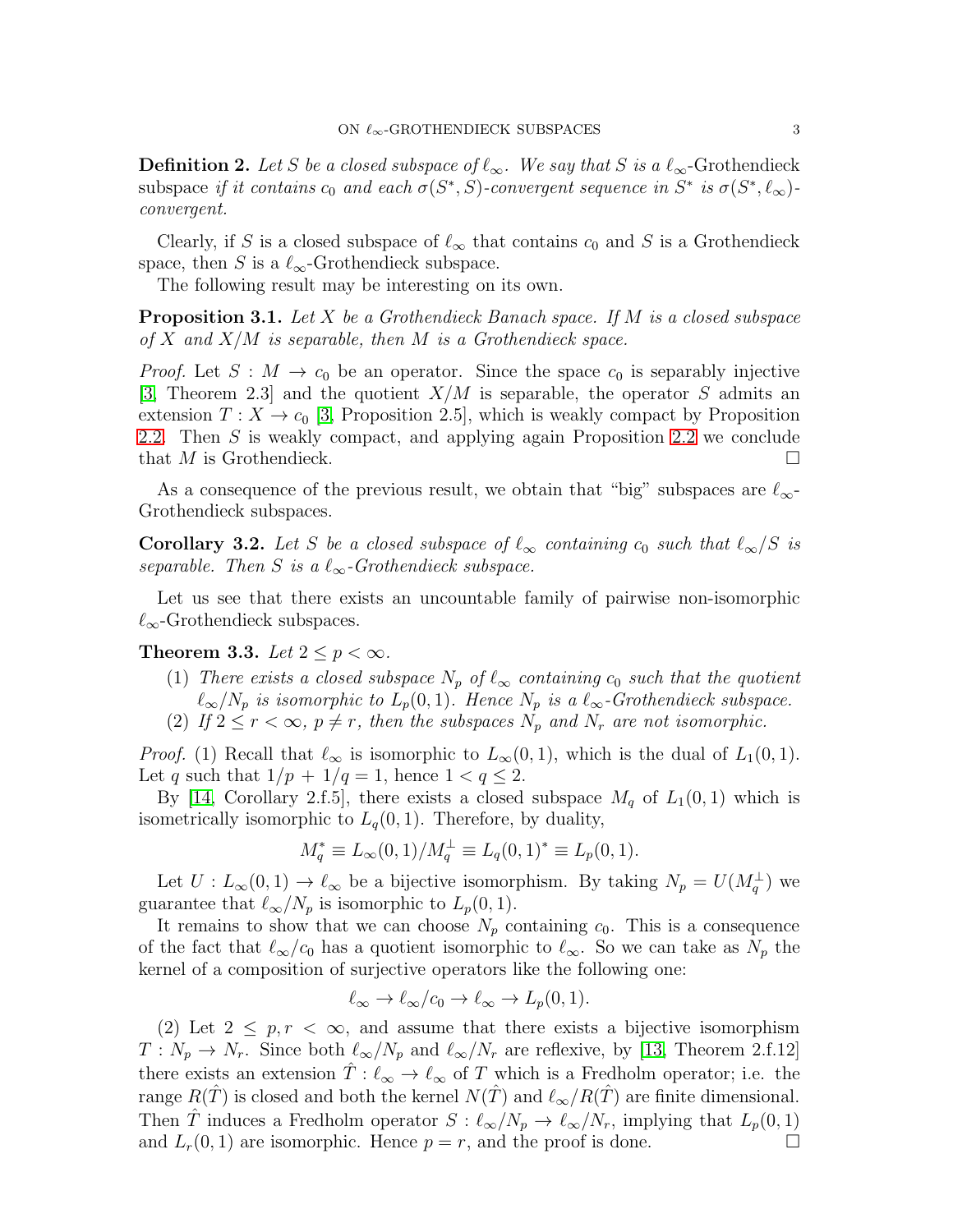Every quotient of  $L_p(0,1)$   $(2 \leq p < \infty)$  is also a quotient of  $\ell_{\infty}$ , and we can assume as before that the kernel of the quotient map contains  $c_0$ , so it provides another example of  $\ell_{\infty}$ -Grothendieck subspace. In particular, we could have formulated Theorem [3.3](#page-2-1) with  $\ell_p$  instead of  $L_p(0, 1)$ .

The next result provides additional examples.

**Proposition 3.4.** Let Y be a closed subspace of  $\ell_{\infty}$  which is a Grothendieck space and contains a subspace isomorphic to  $c_0$ . Then there exists a  $\ell_{\infty}$ -Grothendieck *subspace isomorphic to* Y *.*

*Proof.* Let M be a closed subspace of Y isomorphic to  $c_0$  and let  $T : M \to c_0$ be a bijective isomorphism. Since both  $\ell_{\infty}/M$  and  $\ell_{\infty}/c_0$  are non-reflexive, by [\[13,](#page-4-11) Theorem 2.f.12] there exists an extension  $T: \ell_{\infty} \to \ell_{\infty}$  of T which is a bijective isomorphism. Hence  $\hat{T}(Y)$  is a  $\ell_{\infty}$ -Grothendieck subspace isomorphic to Y.  $\Box$ 

A remarkable example of Grothendieck space obtained by Bourgain [\[4\]](#page-4-12) is the space  $H^{\infty}$  of bounded analytic functions on the unit disc, which is not isomorphic to a  $C(K)$  space, not even isomorphic to a  $\mathcal{L}_{\infty}$ -space. Moreover, it was proved in [\[7,](#page-4-13) Corollary 10] that the projective tensor product  $\ell_{\infty} \otimes_{\pi} \ell_p$  is Grothendieck for  $2 < p < \infty$ .

Since both spaces  $H^{\infty}$  and  $\ell_{\infty} \widehat{\otimes}_{\pi} \ell_p$  contain a subspace isomorphic to  $c_0$  and they are isomorphic to dual spaces of separable spaces  $(L_1/H_0^1)^*$  and  $(\ell_1\widehat{\otimes}_{\varepsilon}\ell_p^*)$  $(p^*)^*$ , hence they embed in  $\ell_{\infty}$ , we get the following fact.

**Corollary 3.5.** *There exist*  $\ell_{\infty}$ -Grothendieck subspaces which are isomorphic to  $H^{\infty}$ *and*  $\ell_{\infty} \widehat{\otimes}_{\pi} \ell_p$  *for*  $2 < p < \infty$ *.* 

All known examples of  $\ell_{\infty}$ -Grothendieck subspace are Grothendieck spaces. So the following question arises:

**Problem 1.** *Is it possible to find an example of*  $\ell_{\infty}$ -Grothendieck subspace which is *not a Grothendieck space?*

To study this problem we would need a good characterization of  $\ell_{\infty}$ -Grothendieck subspaces, which we do not have yet.

Next we show that "small" subspaces are not  $\ell_{\infty}$ -Grothendieck subspaces.

<span id="page-3-0"></span>**Proposition 3.6.** Let S be a closed subspace of  $\ell_{\infty}$  containing  $c_0$ . If S has  $W^*SC$ *dual ball, then* S *is not a*  $\ell_{\infty}$ -Grothendieck subspace.

*Proof.* Let  $j : c_0 \to S$  be the inclusion. Then  $j^* : S^* \to c_0^*$  is surjective, and we can select a bounded sequence  $(x_n^*)$ \*) in  $S^*$  such that  $j^*x_n^* = e_n^*$ \* for each  $n \in \mathbb{N}$ , where  $(e_n^*$ \*) is the unit vector basis of  $\ell_1 \equiv c_0^*$ .

Since S has W\*SC dual ball,  $(x_n^*)$  $\binom{*}{n}$  has a  $\sigma(S^*, S)$ -convergent subsequence. Thus the proof is finished if we show that  $(x_n^*)$ <sup>\*</sup>/<sub>n</sub>) has no  $\sigma(S^*, \ell_\infty)$ -convergent subsequence.

Indeed, let  $(x_n^*)$ nk ) be a subsequence, and recall that j ∗∗ : c ∗∗ <sup>0</sup> ≡ ℓ<sup>∞</sup> → S ∗∗ is the inclusion. We take  $z = (a_i) \in \ell_\infty$  with  $a_i = 1$  for  $i = n_{2k}$   $(k \in \mathbb{N})$  and  $a_i = -1$ otherwise. Then

$$
\langle j^{**}z, x_{n_k}^* \rangle = \langle z, j^*x_{n_k}^* \rangle = \langle z, e_{n_k}^* \rangle = (-1)^k,
$$

hence  $(x_n^*)$  $\binom{*}{n_k}$  is not  $\sigma(S^*, \ell_\infty)$ -convergent.